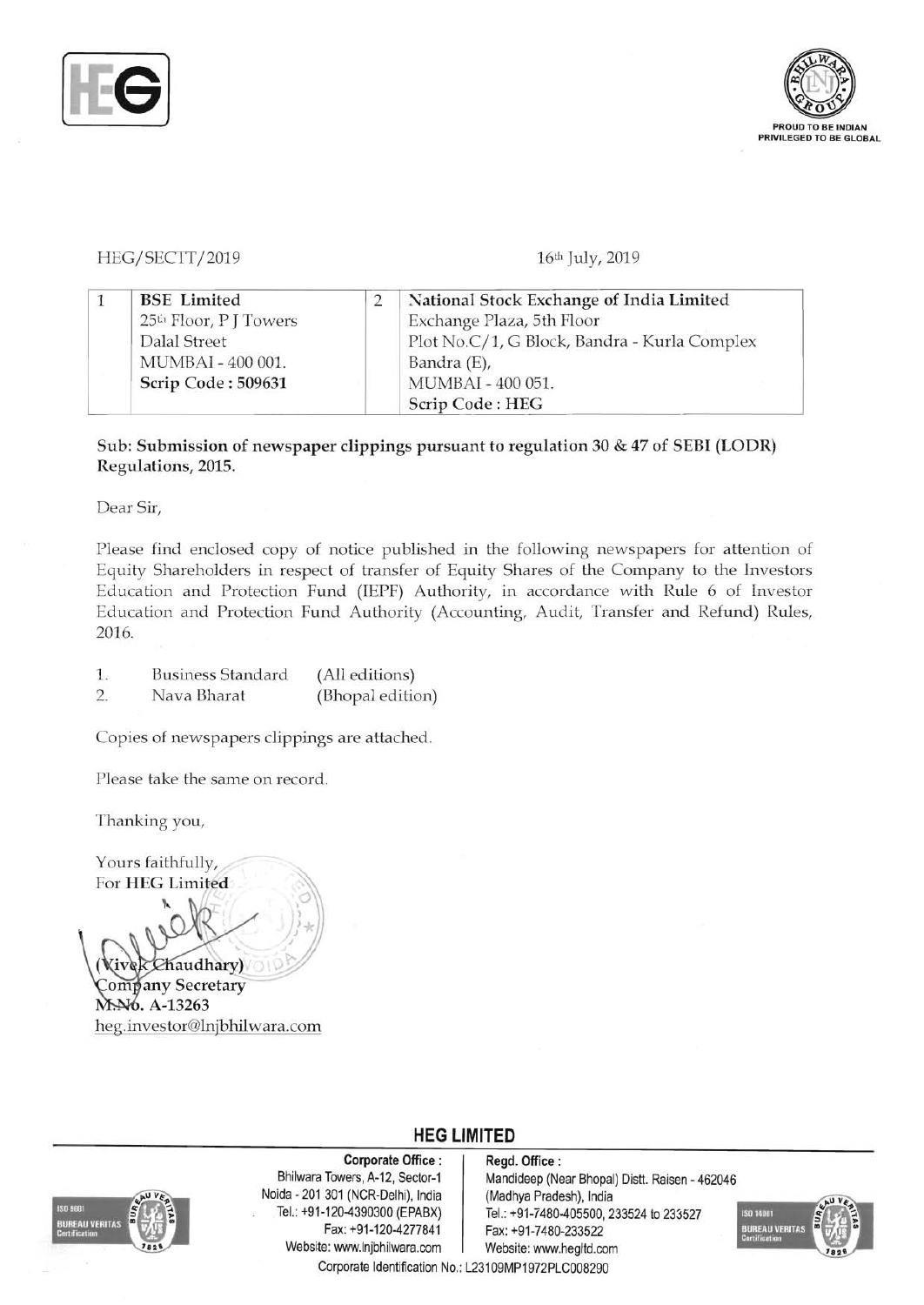| NAME              | PLACE.    | DATE       |
|-------------------|-----------|------------|
| Business Standard | All India | 16-07-2019 |



## CIN : L23109MP1972PLC008290

Registered Office: Mandideep (Near Bhopal), Distt. Raisen -462 046, (M.P.) Phone: 07480-233524, 233525, Fax: 07480-233522 Corporate Office: Bhilwara Towers, A-12, Sector-1, Noida-201 301 (U.P.)

Phone 0120-4390300 (EPABX). Fax 0120-427784 E-mail: heg.investor@lnjbhilwara.com; Website: www.hegltd.com

## **NOTICE**

(for the attention of Equity Shareholders of the Company) Sub.: Transfer of Equity Shares of the Company to the Demat Account of Investor Education and Protection Fund (IEPF) Authority

This Notice is hereby given to the Shareholders pursuant to the provisions of the Companies Act, 2013 read with the Investor Education and Protection Fund Authority (Accounting. Audit, Transfer and Refund) Rules, 2016 ("IEPF Rules 2016") and as subsequently amended. The IEPF Rules 2016, amongst other matters, contain provisions for transfer of all shares in respect of which dividend has not been paid or claimed by the Shareholders for seven consecutive years or more in the name of Investor Education and Protection Fund (IEPF) Authority in the prescribed manner.

Unclaimed or unpaid dividend for financial year 2011 -12, 2012-13, 2013-14, 2014-15, 2017-18 (interim), 2017-18 (final) and 2018-19 (interim) are presently lying with the Company in unpaid dividend accounts of respective years, maintained with the Banks. The unclaimed dividend for the financial year 2011-12 will be due for transfer on 27th October, 2019. The complete details regarding unpaid/unclaimed dividend amount are available at the Company's website www.hegltd.com under Investors section.

In terms of the IEPF Rules 2016, the concerned Shareholders are being provided an opportunity to claim such dividend for the financial year 2011-12 and onwards by sending a letter under their signature so as to reach the Company's Registrar & Share Transfer Agent (RTA), MCS Share Transfer Agent Limited , (Unit: HEG Limited), F-65, First Floor, Okhla Industrial Area, Phase-I, New Delhi-110020, Phone: 011-41406149-52, Email: admin@mcsregistrars.com OR HEG Limited, (Secretarial Department), Bhilwara Towers, A-12, Sector-1, Noida-201301 (U.P.), Phone: 0120-4390300 (EPABX), E-mail: heg. investor@lnjbhilwara.com, before 27nd October, 2019. Individual letters in this regard have been sent to the concerned Shareholders, whose dividend and shares are liable to be transferred to the Investor Education and Protection Fund / IEPF Authority, at their address registered with the Company in accordance with IEPF Rules 2016.

The concerned Shareholders are requested to put their claim for the unclaimed dividend by sending a formal letter duly signed by all the joint holders alongwith (i) Self Attested copy of PAN Card, (ii) Certified copy of Address Proof, (iii) Email Id (if any) and the telephone contact no(s) and (iv) Details of Bank Account supporting with an original cancelled cheque leaf / attested bank passbook showing name of account holder, before 27th October, 2019, failing which;

- a) your dividend for the financial year 2011-12 will be transferred to Investor Education and Protection Fund (IEPF) and
- b) vour entire share(s) will be transferred to the Investor Education and Protection Fund (IEPF) Authority as prescribed in the above said Rules.

No claim shall lie against the Company in respect of unclaimed dividend(s) and shares transferred to IEPF pursuant to the said Rules.

The details of concerned Shareholders including names, folio numbers or DP ID - Client 10 and the number of shares due for transfer to Demat Account of IEPF Authority are available on Company's website www.hegltd.com under Investors section, (web-link: http://www.hegltd.com/transfer-of-shares-to-IEPF/).

However, the concerned Shareholders can claim back the unclaimed dividend(s) transferred to IEPF and the shares transferred to the IEPF Authority including all benefits, if any, accruing on such shares from IEPF Authority in accordance with the procedure and on submission of such documents as prescribed under the Rules. Shareholders can also refer to the details available on www.iepf.gov.in.

For further information/clarification on the above matter, Shareholders can write/contact to the Company's Registrar and Share Transfer Agent or the Company at the above mentioned address.

For HEG Limited

Sd/-(Vivek Chaudhary)

Place: Mandideep (M.P.) Company Secretary<br>Date: 15th July, 2019 Company A-13263 Date: 15th July, 2019